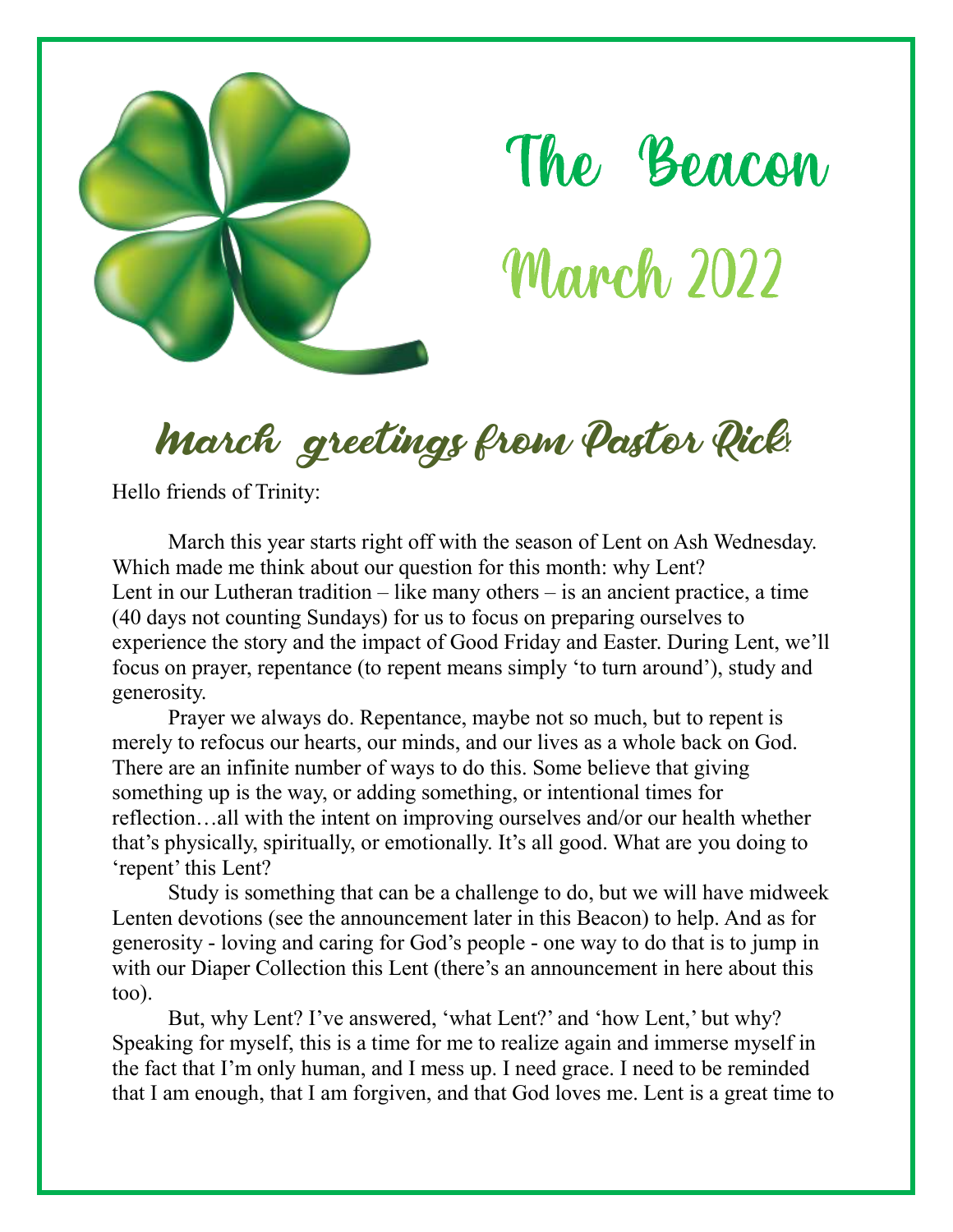focus on what God did, does and will always do for me so that nothing I ever do (or not do) will mess this fact up for me. This is why I need Lent. And it all leads to the cross, and the power of the cross over those things that are 'death-dealing' in my life.

This is not the only reason for 'why Lent?' but I hope my take on Lent can help you as together we take our Lenten journey towards the cross, and towards the Sunday that is surely coming (and always does) on Easter. By the way…

My hope is  $-$  if covid numbers continue to trend in the downward direction as they have been – that we can soon (very soon?!) lessen our precautions so that we can look at bringing back indoor social interactions that we've been missing so much. Maybe that looks like bringing the hospitality room back to life, or a game night, or potluck dinners, or something like that. Simple things around which we can come back together in-person again to remind ourselves of the relationship we have with each other and with a God who's been with us every step of the way these past two years. The pandemic isn't over yet; and going forward it looks like we may be doing a back-and-forth between more and less precautions from time to time. But know that I like all of you yearn for an end to the pandemic and yearn for more in-person interactions and activities. I cannot give thanks enough for all of you and your patience and sacrifice as we've been loving and caring for each other and our neighbors!

Blessings,

Pastor Rick MG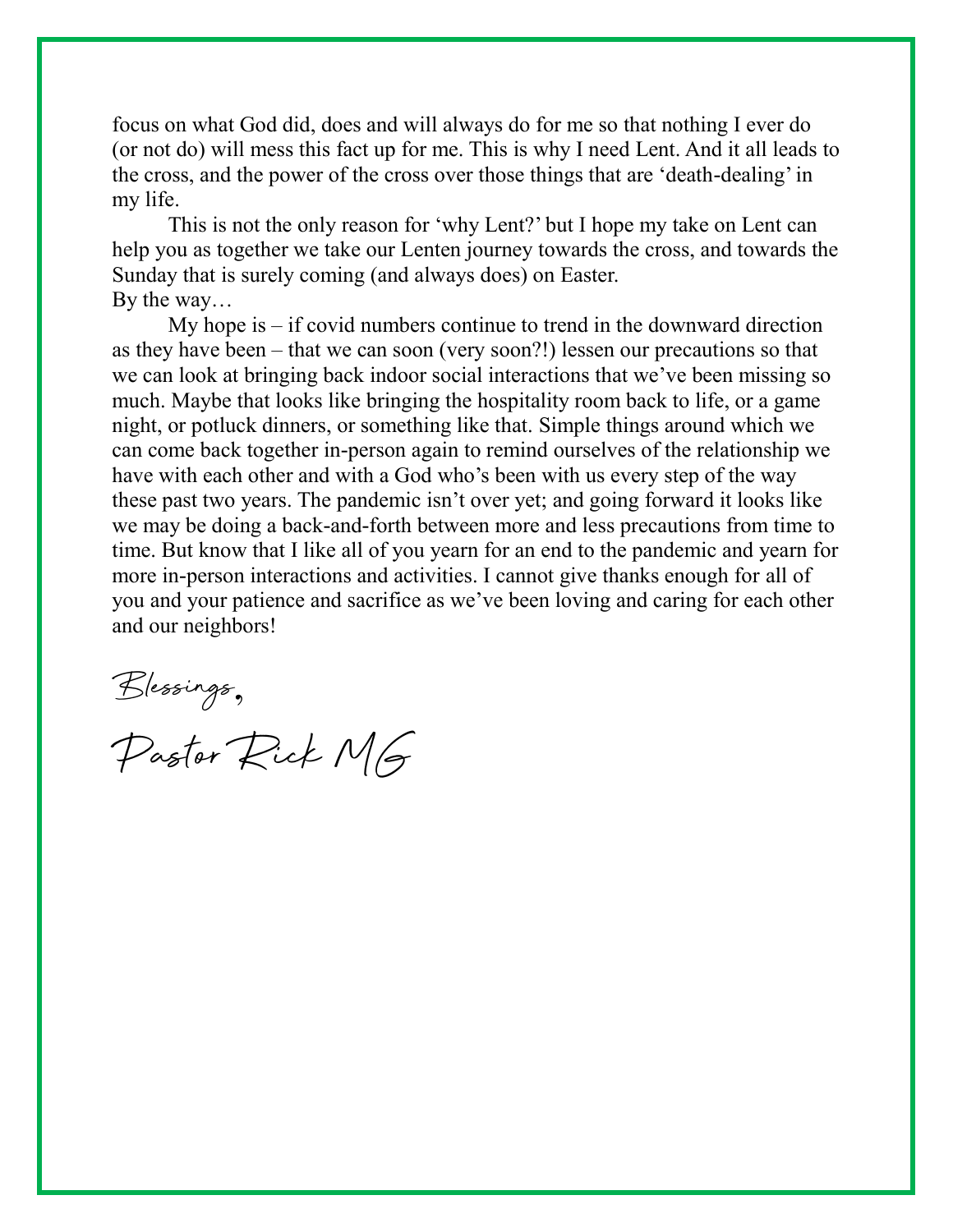# **EXP** YouTube

#### LIVESTREAMING AVAILABLE

Not able to make it to worship service in person? Don't forget to join us Sunday mornings at 9:30 a.m. on our livestream. To access it, go to [www.youtube.com,](http://www.youtube.com/) type in '**Trinity Akron**' in the search bar, and you should find our page. Then click on the day's worship to watch from home.

If you hit '*subscribe'* and follow our channel, you'll get updates and reminders of videos being posted, plus you'll help us get to 100 subscribers - at which point we get our very own YouTube channel web address, making it easier for people to find us. If you are in need of curbside communion, please contact Pastor for that as well.

Don't forget to follow us on Facebook and Instagram if you haven't already! On Facebook we are: Trinity Evangelical Lutheran Church of South Newstead. On Instagram we are trinityakronny.

**Your friendly Covid reminder:** Do not come to church if you are feeling ill in the slightest. Let's keep doing what we've been doing so well, loving and caring for our neighbors: mask up, physically distance, washing hands, staying home if you feel ill, and vaccinate/boost if you're able.

COUNCIL

Council Meets at 7pm on **March 8th .**

### 150<sup>th</sup> Anniversary Planning Committee

Join us after worship next Sunday (March  $6<sup>th</sup>$ ) for a planning meeting for the upcoming  $150<sup>th</sup>$  celebrations!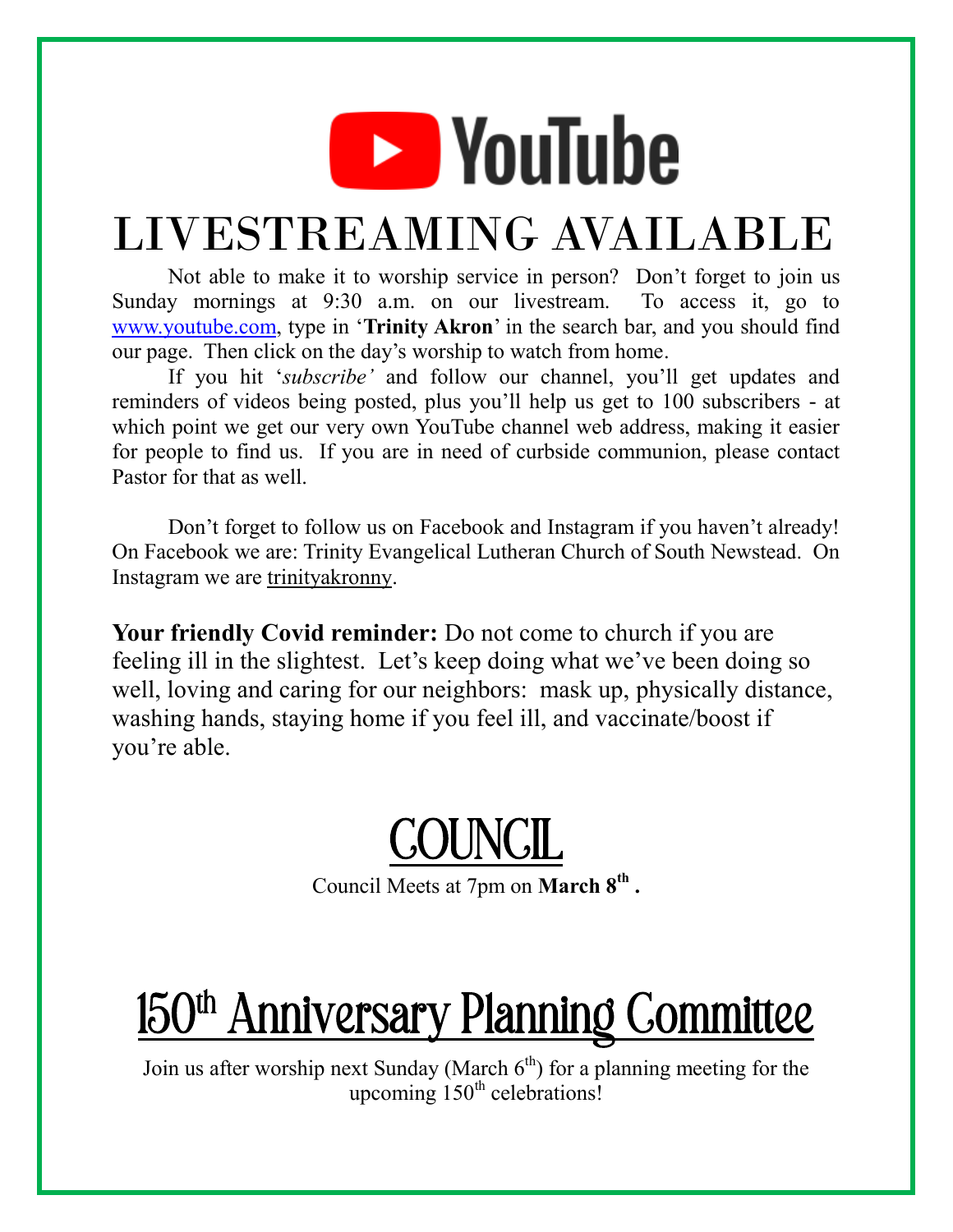#### SUNDAY SCHOOL

Our next Sunday school is on **March 13th**, please join us! Also, please note there are children's worship bulletins and supplies available every week in the narthex. Please help yourself - note that there are 2 different bulletins for children depending on their age/reading level.

Meetings for the Sunday School planning committee are on March  $3<sup>rd</sup>$  and  $31<sup>st</sup>$  this month.

#### PLEASE PRAY FOR:

*The family and friends of:*

- *Gary "Woofer" Stone*
- *Bob Nice (Janice's brother)*
- *Rodney Bower (Pingitore/Jendrowski families)*
- *Thanksgiving for: A successful surgery for Jim Kidder Craig Blake is out of ICU*

#### *Strength and healing for:*

- *Harold Gardner - upcoming hip replacement*
- *Jean Kron - recovery from fall & broken wrist*
- *Craig Blake - recovering from hypothermia*
- *David Finger - healing*
- *Linda Laurie - healing from eye surgery*
- *Sue Grill - recovering from fall*
- *Sue Wiley - hospitalized with pneumonia*
- *Those fighting & recovering from Covid: Wilbur Stone, Pastor Robert Dean*
- *Praying for good test results for Gordy Dorr and Deana Groff*

*Safe travel for: Kris, Vin & Lena Fazio*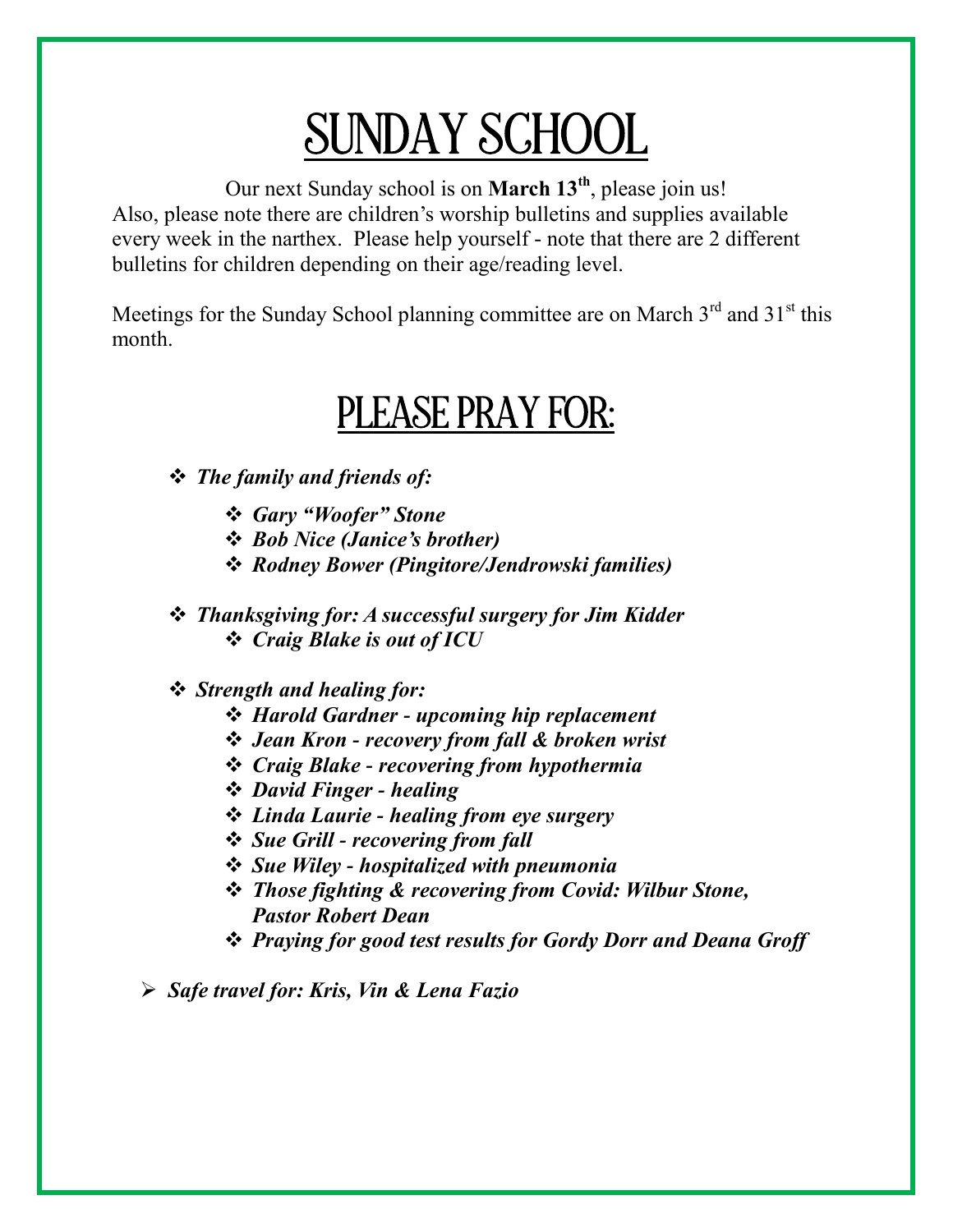#### **Upcoming:**

 $\triangleright$  **Ash Wednesday** service will be March  $2^{nd}$  at 7:00pm  $\triangleright$  **Palm Sunday** is April 10<sup>th</sup>  $\triangleright$  **Maundy Thursday** is April 14<sup>th</sup> at: TBA  $\blacktriangleright$  **Good Friday** is April 15<sup>th</sup> at 8:00 pm Easter Sunday is April  $17<sup>th</sup>$  at 9:30am

# PROPERTY COMMITTEE: UPDATE

\*The property committee will be meeting this **Sunday** (February  $27<sup>th</sup>$ ) after worship! Stick around and join us, all are welcome!

The congregation members approved the sealing and striping of the parking lot and the rebuild of the  $3<sup>rd</sup>$  driveway at the annual meeting on January  $30<sup>th</sup>$ . The property committee says thank you to those who donated to these projects. We hope you will continue to help us on the repair projects. Please make your donation to: The Improvement fund - Property Fund.

I will be reaching out to the contractors that will do small jobs to repair the bad areas of the parking lot.

> *Harold Gardner, Committee member*

### Souper Bowl of Caring

*Thanks* to all who donated to the Souper Bowl of Caring, we raised **\$395.00!**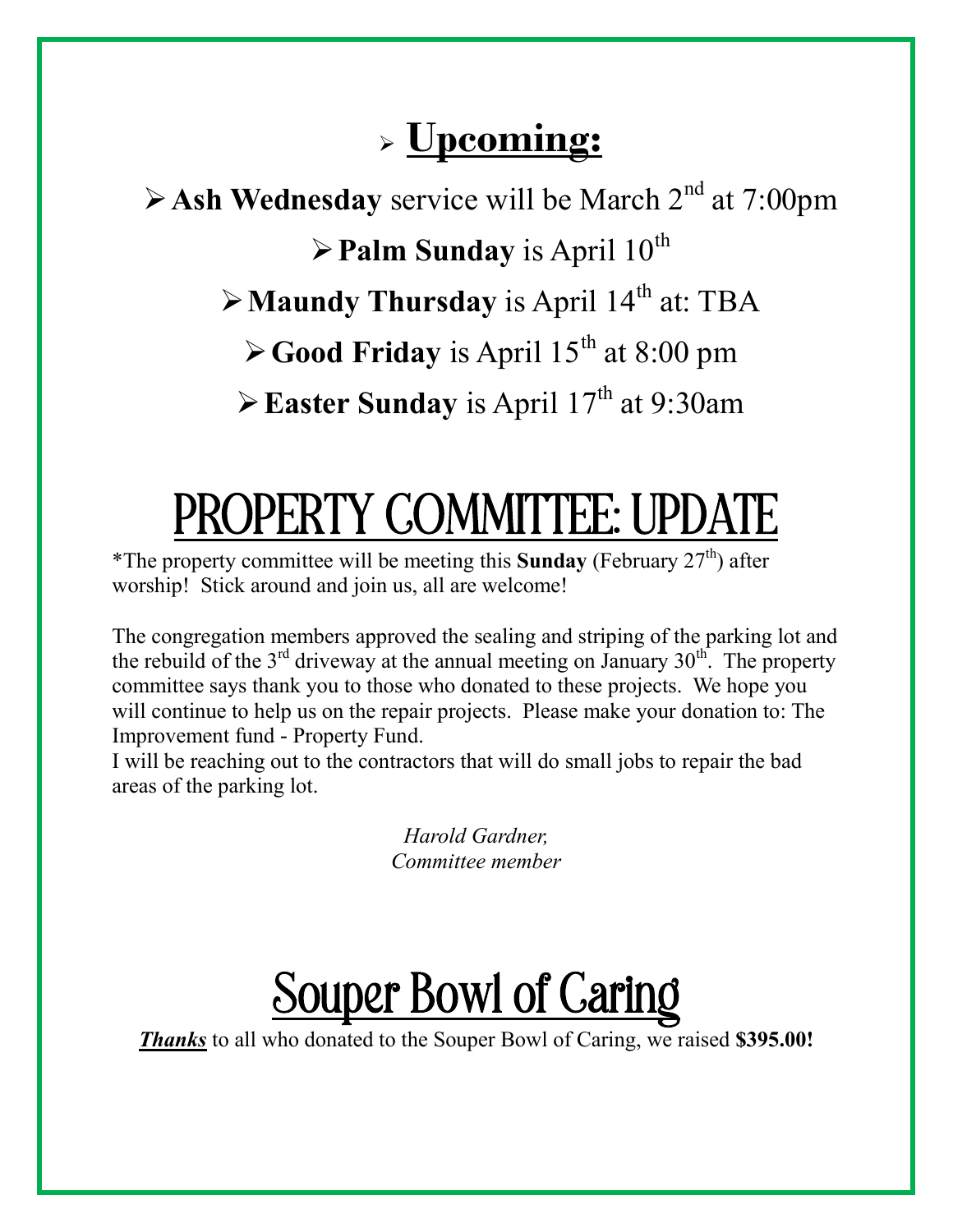# ADULT FORUM

Join us for adult forum on **March 20th, April 24th and May 22nd .** All are welcome! We will be exploring a new social statement recently developed by the ELCA called "Faith, Sexism and Justice: A Call to Action." Join us in the fellowship hall...the coffee will be on!

### MUTUAL MINISTRY TEAM

Trinity's Mutual Ministry Team of 3-4 people gathers quarterly to be a support to Pastor Rick. This team offers feedback to pastor, helps pastor process his ministry efforts and is attentive to pastor's self-care. The team is also attentive to the congregation, offering insight they observe and receive that can help pastor grow in his ministry. The team is also a safe place to pass along any suggestions and feedback to pastor in a positive way.

The hope is that this team will further help in accountability and communication between Pastor Rick and everyone at Trinity. Team members are Pastor Rick, Annette Adamczak, David Hofmeier and Lisa Kaminski. Feel free to reach out to the team if you have any questions or feedback.

# CHOIR

Choir is meeting on Wednesday nights, immediately following Lenten Devotions at approximately **7:15.** There will be no rehearsal on Ash Wednesday. All are welcome, don't be shy! We are always in need of more voices!

### LENTEN MIDWEEK DEVOTIONS

Join us **Wednesday evenings** during Lent (March 9th through April 6th) from **6:30- 7:15** as we take a look at *Lent in Plain Sight: A Devotion through Ten Objects* by Jill L. Duffield. God is often at work through the ordinary: ordinary people, ordinary objects, ordinary grace. Through the ordinary, God communicates epiphanies, salvation, revelation, and reconciliation. It is through the mundane that we hear God's quiet voice. *Lent in Plain Sight* draws our attention to ten ordinary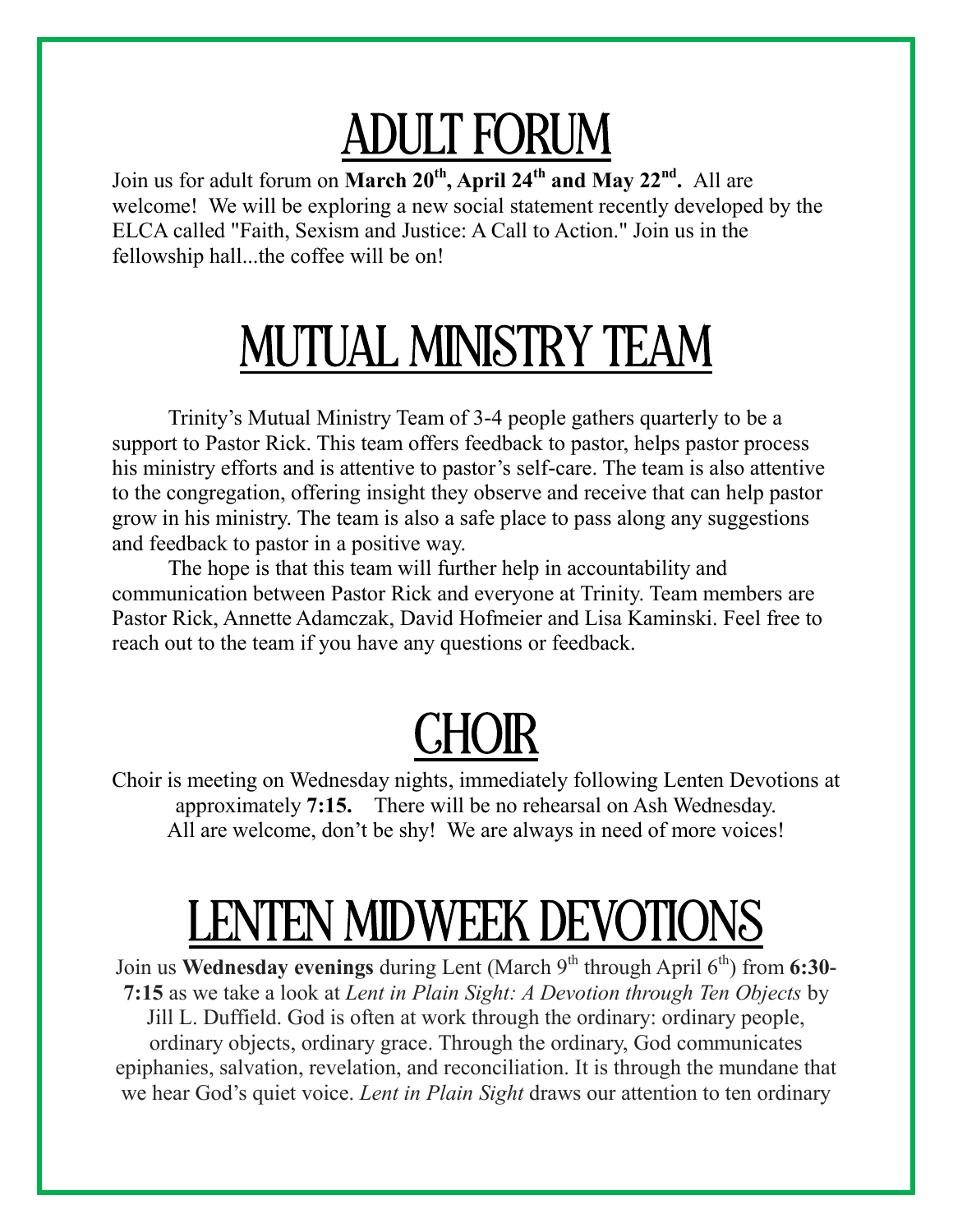objects that Jesus would have encountered on his way to Jerusalem. This year our church will use the season of Lent to facilitate conversation and connection to each other and the meaning of this time in the church year. The goal of these devotions will be to focus on spiritual lessons and recognize how the seemingly ordinary can reveal the extraordinary presence of God in our lives.

#### **Lenten Diaper Collection**

This Lent the entire Upstate New York Synod is collecting…Diapers! What are the consequences of diaper need? One in three families suffers from diaper need in the US. Based on present funding in NYS and many other areas in the US, diapers cannot be purchased with food stamps. Babies who remain too long in a soiled diaper are exposed to increased health risks and concerns. Diaper need creates additional stress and concern for the family as well. Most child care centers, even free and subsidized facilities, require parents to provide a day's supply of disposable diapers; therefore, many parents cannot go back to work or school if they cannot leave their babies at child care.

**Trinity is joining in to do something about this! We are collecting size 4, 5 and 6 disposable diapers that will be donated to All Babies Cherished in Batavia, an agency that helps with the needs of young families through support, education and supplies. You can add to the diaper stack that will be growing in front of the altar during Lent starting March 6th and ending April 13th!**

### WI-FI

Trinity now has community Wi-Fi! To access it, go to 'Trinity Guest' on your device, and then when prompted, enter the password: BeABeacon

### AKRON-NEWSTEAD FOOD PANTRY

The food pantry is doing heroic work feeding our neighbors in the community! If you or someone you know is in need, here's when the pantry is open:

- o Food distribution is on the first Tuesday of the month, the next ones are: March 1<sup>st</sup> & April 5<sup>th</sup>. Easter distribution is on April 12<sup>th</sup>.
- $\triangleright$  Set up and distribution occurs between 8-10:30 am. Call Jean Dolph at 716-908-2306 or Sharon Waff at 585-599-3893 for details.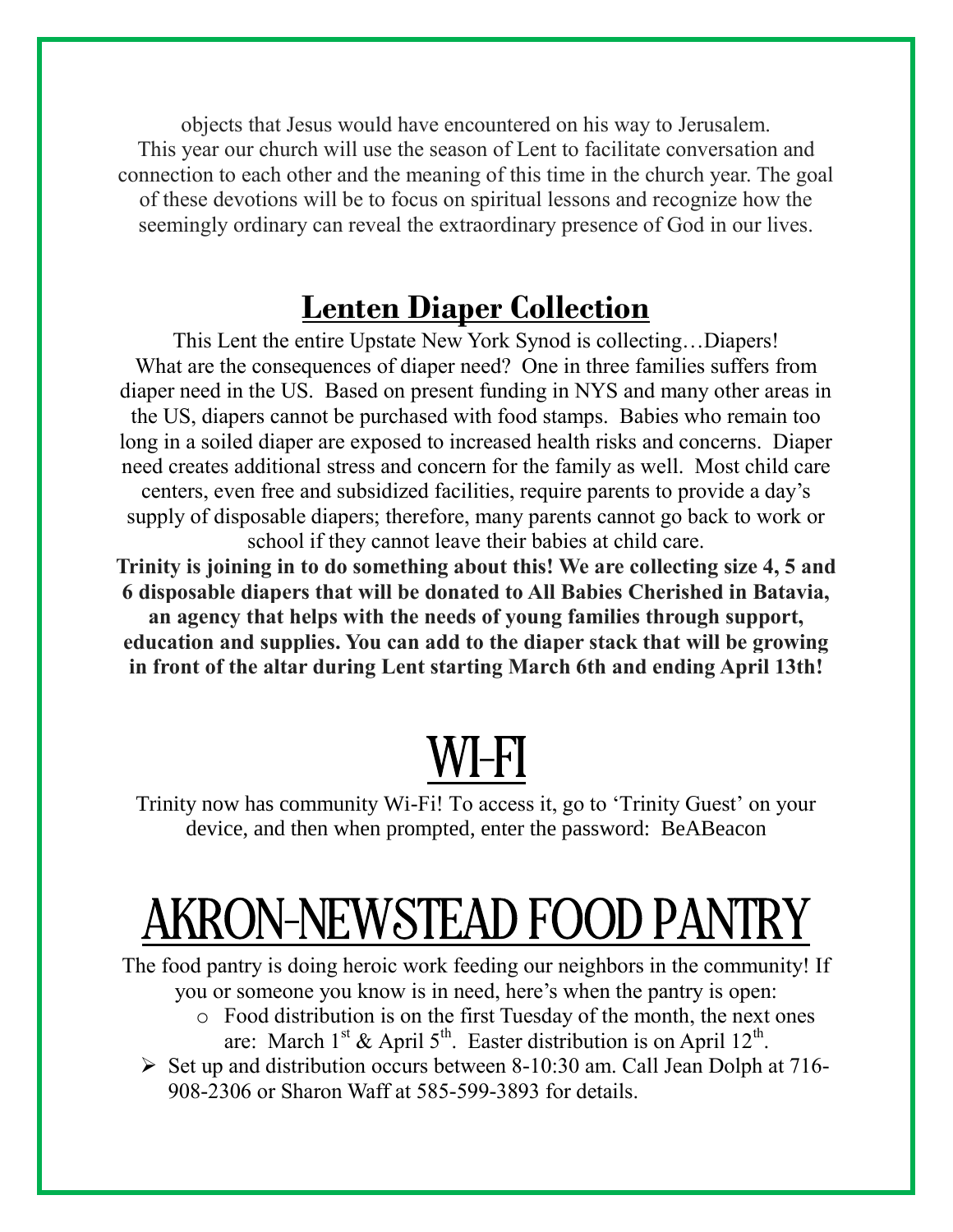- *Would you like to volunteer? Sharon at [sjwaff@yahoo.com.](mailto:sjwaff@yahoo.com)*
- To donate monetarily, please make checks payable to: *'Akron Newstead Food Pantry*

#### OFFICE HOURS:

Pastor Rick: Tuesdays & Thursdays 10:00 a.m. - 1:00 p.m. or by appointment **Tracy:** Tuesdays & Thursdays 11 a.m. - 2 p.m

Be a Beacon *-* seeking and reflecting the light of the Lord*!*